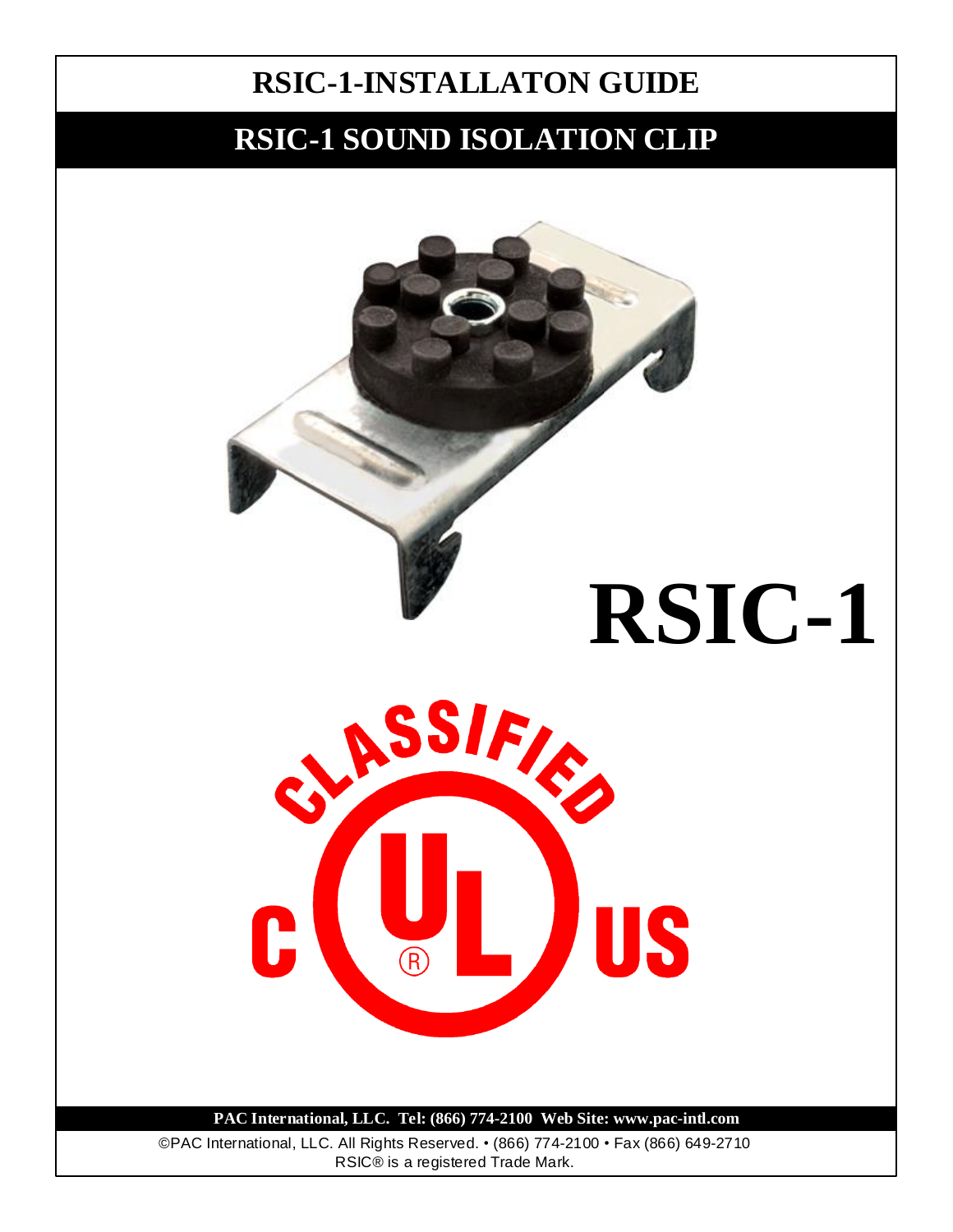# **RSIC-1 SOUND ISOLATION CLIP**

### **Drywall Furring Channel:**

- **Minimum Requirements:** 0.0018" (18 mil) thick 25 gauge, hemmed edge detail required on all 25 gauge furring channel. Meets or exceeds SFIA and SSMA requirements.
- **Depth:** 7/8 inch
- **Width Bottom:** 2-9/16" to 2-11/16" inch wide nominal.
- **Width Top:** 1-1/4 inch wide
- **Max spacing:** 24 inches oc.

Splice drywall furring channel (hat track) with 6 inch overlap in mid span (between two clips) secure with 18 ga tie wire, or two 7/16" framing screws.

### **Drywall Furring Channel Overlap:**

 Overlap drywall furring channel mid span in between RSIC clips and fasten together with 2 Steel framing screws

### **Resilient Sound Isolation Clip (RSIC-1)**

- **Maximum Spacing:** 48 inches on center
- **Maximum Acoustical Design Load:** 36 lbs

### **RSIC-1 Dimensions:**

- RSIC-1 clip 3" tall
- RSIC-1 clip 1-1/4" deep
- RSIC-1 and drywall furring channel 1-5/8" deep

### **Fasteners:**

- **RSIC-1 to Wood:** #8 x 2-1/2 inch minimum size coarse thread screw. (Recommended #12 or #10 x 2-1/2 inch hex head)
- **RSIC-1 to Steel:** # 8 x 1-5/8 inch minimum size fine thread screw. (Recommended #12 or #10 x 1-5/8 inch hex head)
- DO NOT fasten Resilient Sound Isolation Clips (RSIC-1) to framing members with nails. Use only approved screws.

### **PAC International, LLC. Tel: (866) 774-2100 Web Site: www.pac-intl.com**

©PAC International, LLC. All Rights Reserved. • (866) 774-2100 • Fax (866) 649-2710 RSIC® is a registered Trade Mark.





 $11/4'$ 

9/16" to 2-11/16

 $7/8"$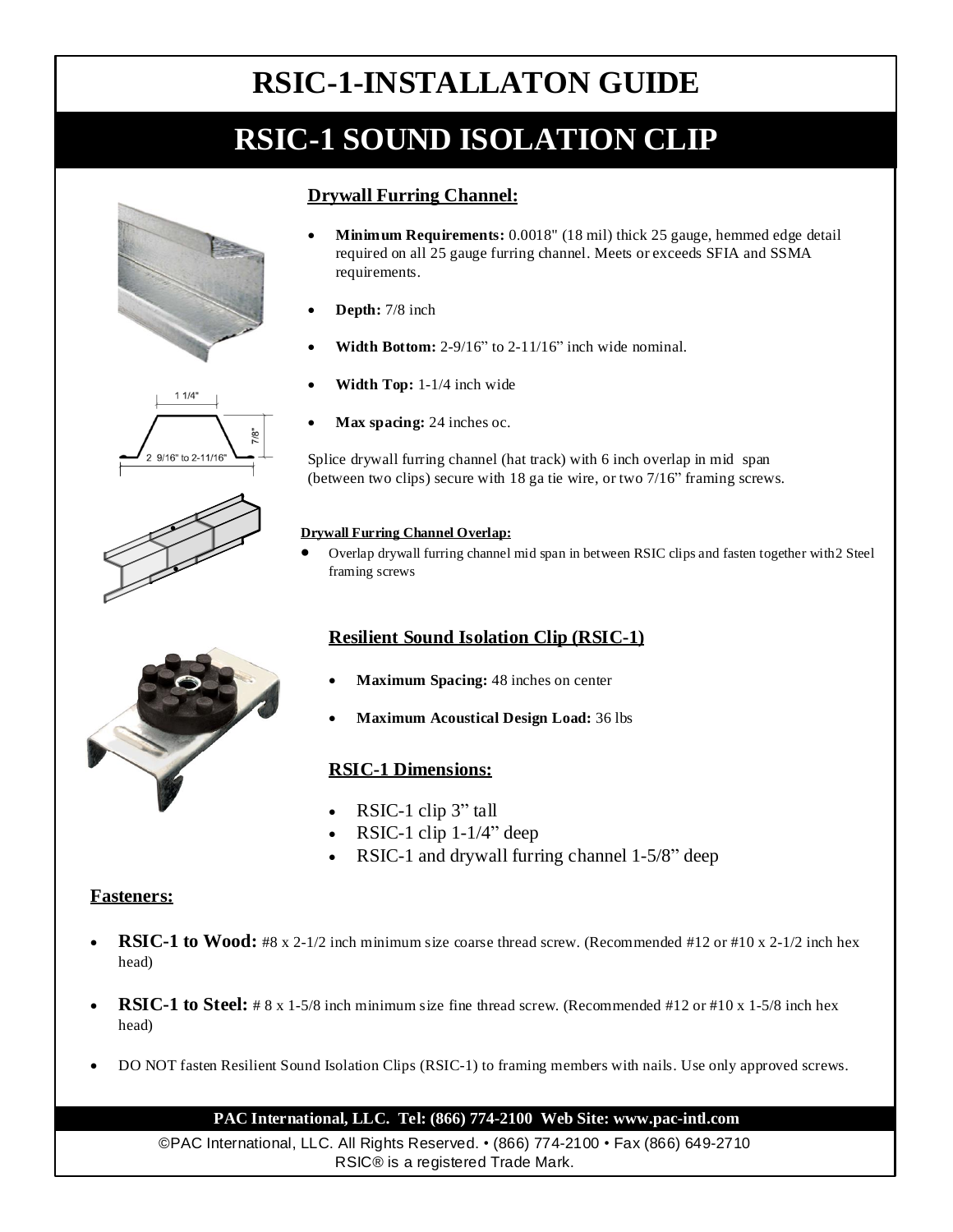# **RSIC-1 SOUND ISOLATION CLIP**









#### **WALLS: One and Two Layers of 5/8" Gypsum Board**

- Resilient Sound Isolation Clips (RSIC-1) shall be 48 x 24 inches maximum on center (horizontal).
- Fasten the Resilient Sound Isolation Clip (RSIC-1) to the substrate with a fastener approved for a minimum pull-out and sheer of 120 lbs.
- Ensure the internal metal ferrule is tight to the substrate. Locate the first row of RSIC-1 clips within 3 inches from the floor and within 6 inches from the ceiling.
- Snap in the drywall furring channel (hat track) into the RSIC-1 clips (horizontal for walls). (see page 2 for splice details) Channel max spacing 24 inches oc.
- Place 1/4" (minimum) shim on floor to fully support the gypsum board.
- Install the gypsum board from the bottom up leaving a 1/4" min. gap around the perimeter of the wall.
- ONLY remove the shims after ALL the gypsum board is completely screwed to ALL the drywall furring channels. Make sure every screw (floor to ceiling and wall to wall) is installed as required by the assembly design, in every layer of gypsum board before removing the shims at the floor. The shims are critical to ensure best results.
- Caulk around the entire perimeter of the gypsum board. Use fire and smoke rated acoustical sealant where required.

#### **Ceilings: One and Two Layers of 5/8" Gypsum Board**

- Resilient Sound Isolation Clips (RSIC-1) shall be 48 x 24 inches maximum on center .
- Fasten the Resilient Sound Isolation Clip (RSIC-1) to the substrate with a fastener approved for a minimum pull-out and sheer of 120 lbs.
- Ensure the internal metal ferrule is tight to the substrate.
- Locate the first row of RSIC-1 clips within 8 inches of the wall at each end of a run.
- Snap in the drywall furring channel (hat track) into the RSIC-1 clips. Channel max spacing 24 inches oc.
- Install the gypsum board from leaving a 1/4" min. gap around the perimeter of the ceiling.
- Caulk around the entire perimeter of the gypsum board. Use fire and smoke rated acoustical sealant where required.

#### **General Information:**

- Refer to www.UL.com, or www.pac-intl.com for complete installation details on all fire resistive assembly designs.
- Resilient Sound Isolation Clip (RSIC-1), furring channel (hat track) and gypsum board shall not carry heavy loads such as cabinets, bookshelves, dropped ceilings, light fixtures, speakers, televisions, headboards, or floating vanities.
- Splice furring channel (hat track) with 6 inch overlap in mid span, secure with 18 ga. tie wire or with two framing screws (7/16")
- Seal all potential air leaks with non-hardening acoustical caulking to achieve best noise control results. Use fire rated sealant where required.
- When attaching the RSIC-1 clips to a steel stud the minimum allowable thickness is 20 ga. (0.030).

### **Fire Test Information:**

Approved for use in over 150 different UL fire resistive design assemblies. Check our website for the latest updates of the fire testing approvals **WWW.PAC-INTL.COM** Check UL Fire Resistance Directory File # R16638 Check UL's web pages. **www.ul.com/database**

Contact UL (877) UL– HELPS

### **PAC International, LLC. Tel: (866) 774-2100 Web Site: www.pac-intl.com**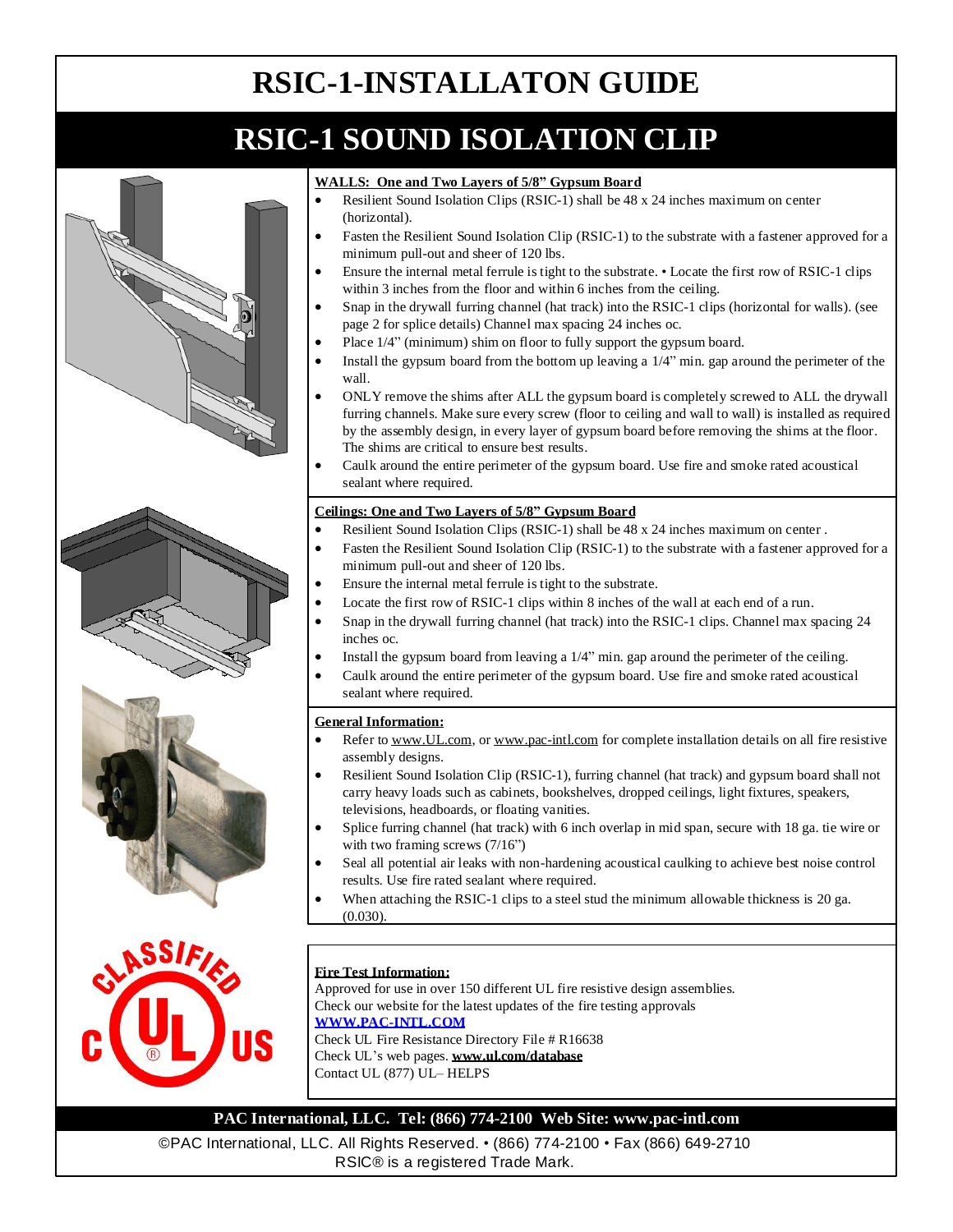## **RSIC-1 SOUND ISOLATION CLIP**

**APPLICATION RECOMMENDATIONS FOR WALLS AND CEILINGS, WOOD OR STEEL FRAMING**

**INSTALLING RESILIENT SOUND ISOLATION CLIPS (RSIC-1)**

# **RSIC CLIPS AT 24" OC.**

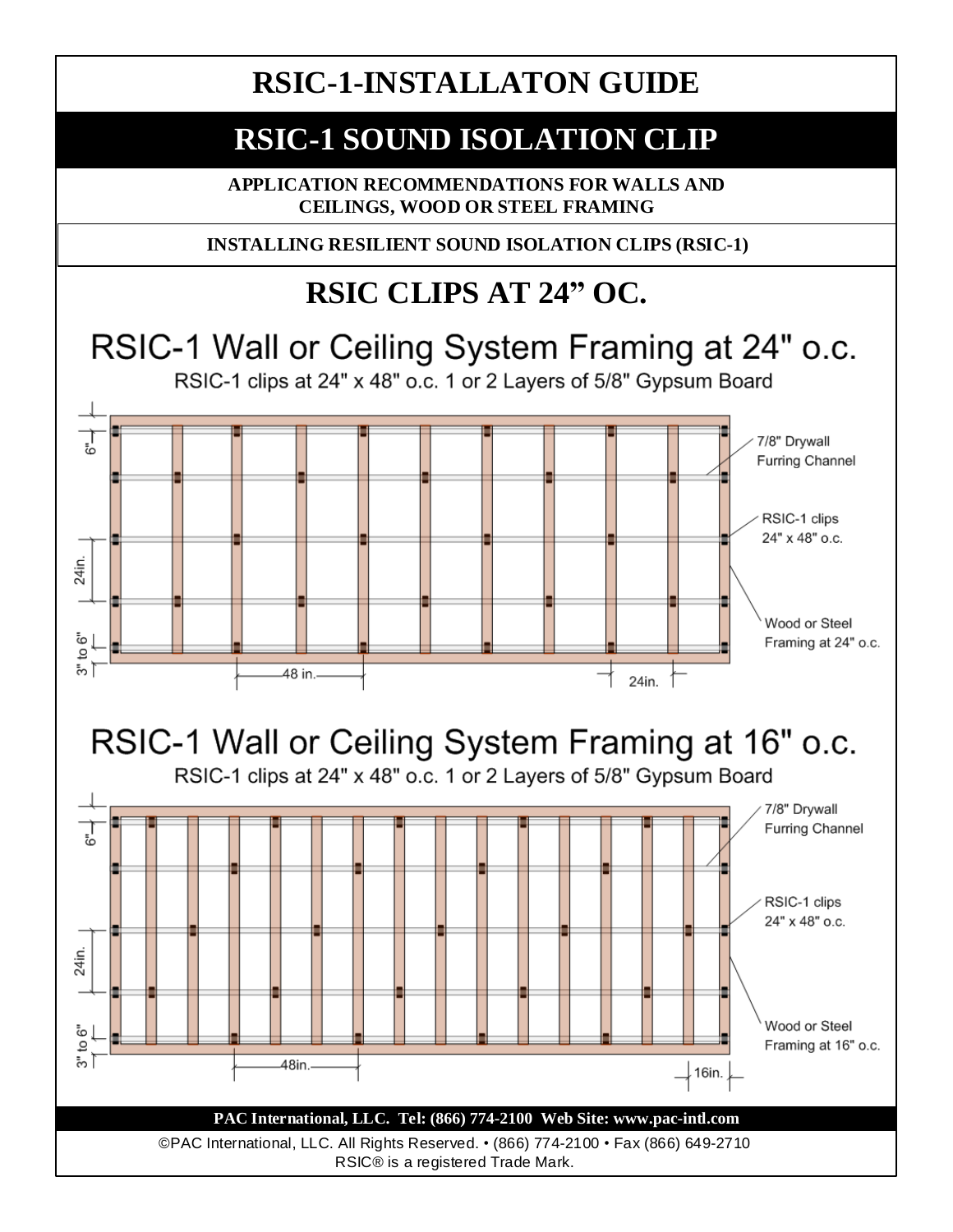## **RSIC-1 SOUND ISOLATION CLIP**

**APPLICATION RECOMMENDATIONS FOR WALLS AND CEILINGS, WOOD OR STEEL FRAMING**

**INSTALLING RESILIENT SOUND ISOLATION CLIPS (RSIC-1)**

# **RSIC CLIPS AT 16" OC.**

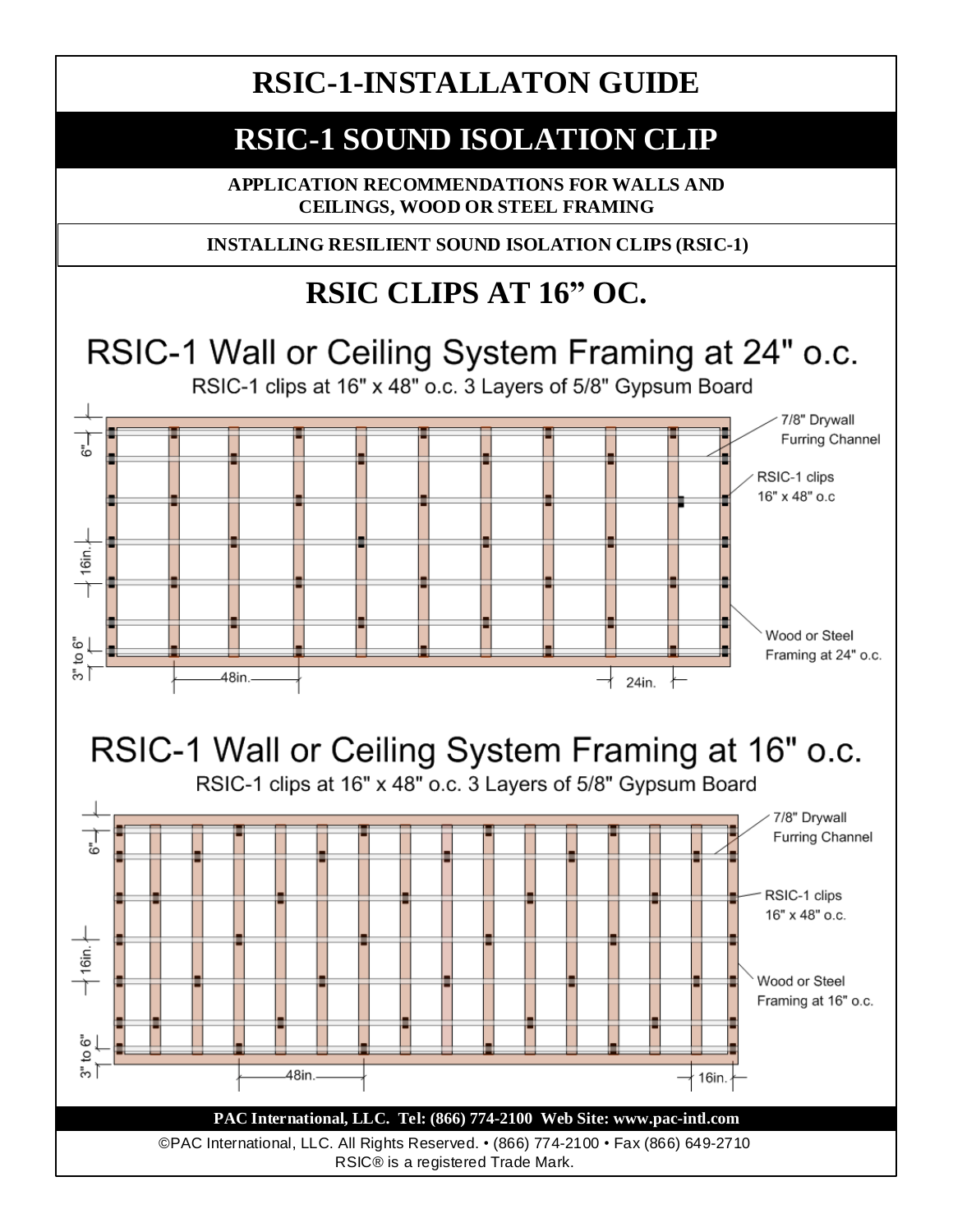## **RSIC-1 SOUND ISOLATION CLIP**

**APPLICATION RECOMMENDATIONS FOR WALLS AND CEILINGS, WOOD OR STEEL FRAMING**

### **INSTALLING RESILIENT SOUND ISOLATION CLIPS (RSIC-1)**

# **RSIC CLIPS ADDITIONAL DETAILS**



RSIC® is a registered Trade Mark.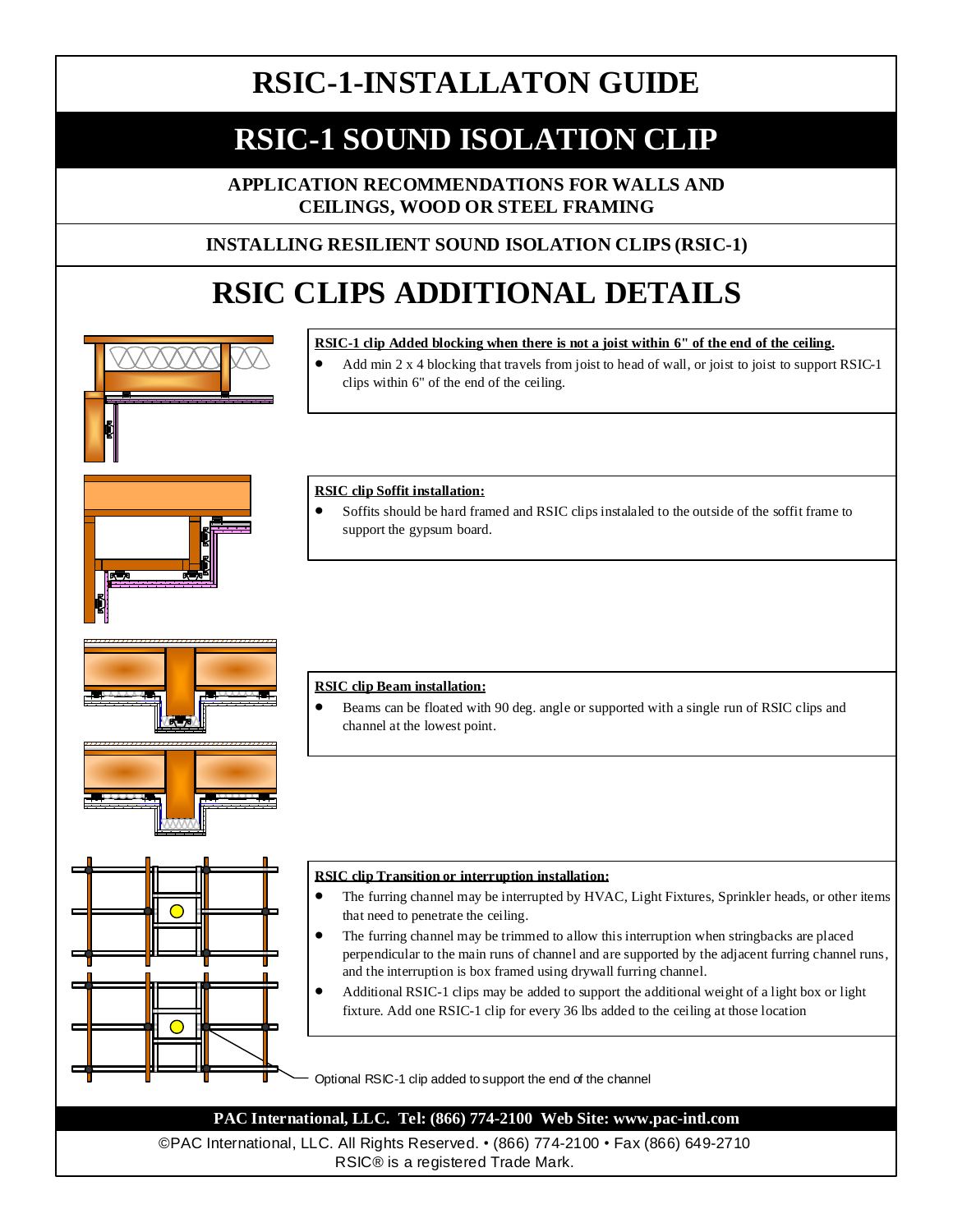## **RSIC-1 SOUND ISOLATION CLIP**



**RSIC-1 Clip UL Assemblies approved for use.**

CIKV.R16638

Types RSIC-1 and RSIC-1 (2.75) for use in Design Nos. G501, G502, G503, G504, G505, G507, G510, G512, G524, G525, G534, G551, G552, G561, G565, G578, G552, G565, L502, L505, L510, L511, L513, L514, L516, L518, L521, L523, L528, L532, L534, L542, L546, L547, L550, L562, L563, L569, L570, L573, L574, L576, L579, L582, L587, L589, L590, L593, M501, M502, M506, M508, M509, M510, M514, M531, P519, P522, P538, P545, P556, P571, U301, U305, U309, U311, U320, U331, U334, U340, U341, U342, U344, U356, U411, U415, U417, U419, U421, U423, U440, U451, U453, U455, U465, U473, U493, U524, U910, U914, V310, V323, V324, V438, V455, V469, V478, V481, V488, V489, V490, V496, V498, W419, W425, W440, W445.

Type RSIC-1 also Classified in accordance with ASTM E90-99, "Standard Test Method for Laboratory Measurement of Airborne Sound Transmission Loss of Building Partitions and Elements". See Design Nos. G505, U305, U334, V310, for STC rating.

Type RSIC-1 also Classified in accordance with ASTM E492-96, "Standard Test Method for Laboratory Measurement of Impact Sound Transmission Through Floor-Ceiling Assemblies Using the Tapping Machine". See Design No. G505 for IIC rating.

Types RSIC-1 and/or RSIC-1 (2.75) for use in Joint System Nos. HW-D-0060, HW-D-1011.

**PAC International, LLC. Tel: (866) 774-2100 Web Site: www.pac-intl.com**